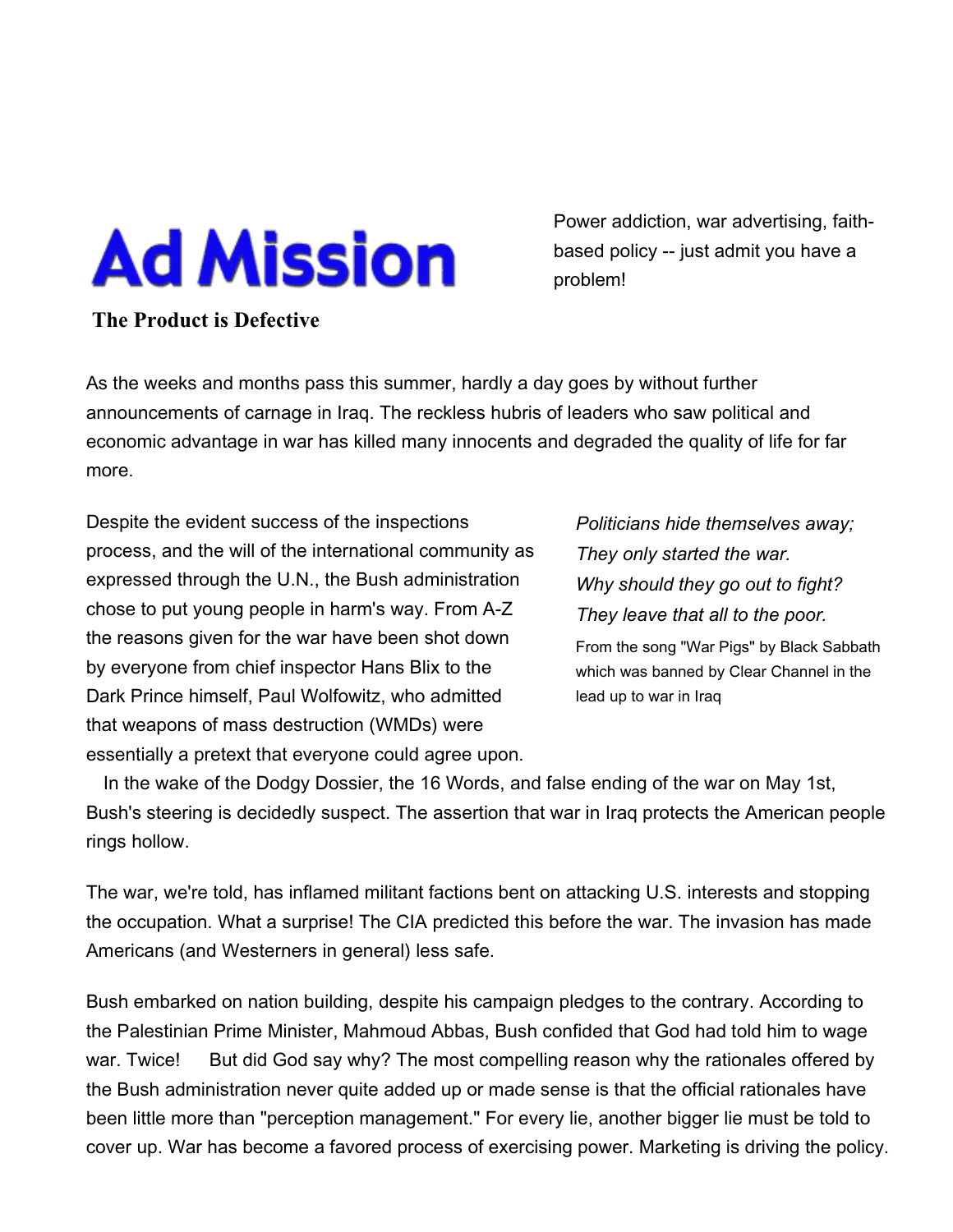Much has been written about the marketing of Gulf War I, for which PR firm Hill and Knowlton used the Kuwaiti Ambassador's 15 year old daughter to propagate a lie about how Iraqis had killed babies in incubators. Moreover, it is known that the Rendon Group, a Washington based PR firm, pulled in \$400 million for it's work promoting the war in Afghanistan. Yet the marketing of this most recent Iraq war has yet to be adequately digested, no doubt in part because the press has been so complicit in forming the illusions that made the war possible.

The New York Times' Judith Miller delivered a series of articles based on unsubstantiated allegations about Iraqi WMDs during the lead up to the war. The articles proved enormously useful to the Bush hawks, who cited them immediately. While Miller "was touting the bioterror threat, her book Germs, co-authored with Times-men Steven Engelberg and William Broad was in the bookstores and climbing the best seller lists."

Inside the beltway the extent of the stagecraft in this war is probably unprecedented. Republican political strategist Karl Rove has reportedly been a regular participant in cabinet level foreign policy meetings. As editorialized by Richard Gephart in the New York Times, a leaked presentation from Rove argued that war provided a "positive issue environment" during the 2002 election campaign.



The pious hypocrite: Bush's war was opposed by his own Methodist Church.



War weary troops were kept circling at sea off the coast of San Diego in order to make Bush's photo-op landing more spectacular

According to the trade publication PR Week, the [a group of public relations specialists hired by the Pentagon] sent "messaging advice" to the Pentagon. The group told ... Rumsfeld that in order to get the American public to buy into the war on terrorism they needed to suggest a link to nation states, not just nebulous groups such as al-Qaeda.

When Bush's re-election committee staged the thoroughly unnecessary Top Gun landing on May 1st, the banner on the ship read "Mission Accomplished." If by "mission" this meant that the U.S. had demonstrated its awesome destructive force and given the American people a bang-up show for TV, the sign may have been accurate.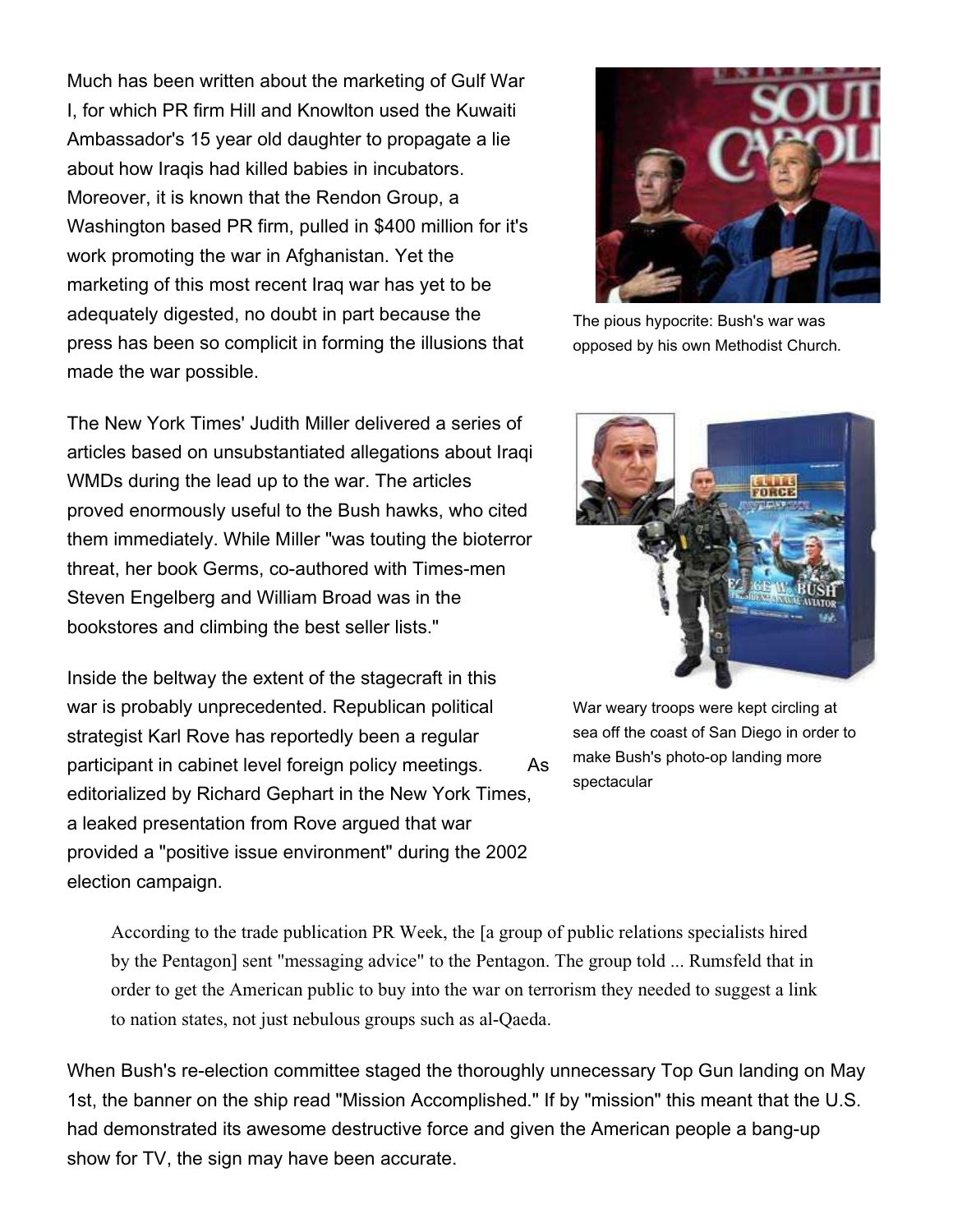But if any of the less cynical motives ascribed to the war are to be taken seriously, very little has been accomplished. Fundamentalists are on the rise rather than the moderate puppets like Ahmed Chalabi who the Bush team had figured to install as oil-industry-friendly potentates. Like Kuwait and Afghanistan before it, no democracy has been brought to Iraq by American guns.

It may be possible to install democracy in Iraq, but the cost in lives and dollars is simply too high. New York Times editorialist Bob Herbert has written,

the U.S. cannot bully its way to victory in Iraq. It needs allies, and it needs a plan. As quickly as possible, we should turn the country over to a genuine international coalition, headed by the U.N. and supported in good faith by the U.S.

The problem is that the current administration, like Captain Ahab obsessed with his whale, has staked its virtual integrity on this bloody escapade. In lock step the Bush marshals insist that the war is winnable and that they will not be leaving until the job is done.

To this perhaps the best response is derision. Journalist Greg Pallast has developed a scathing political stand-up routine. He says, "I'm not one of these cynical people who thinks they got into this war for the oil.... But they're damn sure not going to leave without it." And therein lies the problem. Most of the spoils that the hawks in Washington are pursuing would be placed in jeopardy if the U.N. were to lead the reconstruction.

Hooked on power and clutching their booty, Bush and his robber barons are desperate to hold onto their fantasy image of themselves as pragmatists and heroes, unwilling to admit their errors. For this they may pay, someday. What is certain is that many others will be obliged to suffer until the American people recognize the folly of the occupation in Iraq.

In the mass psychology of wartime, a competitive game logic takes a firm grip of conventional wisdom. Rather than reassessing the situation using new information that has come to light about

*Some folks are born made to wave the flag Ooh, they're red, white, and blue. And when the band plays hail to the chief Ooh, they point the cannon at you. It ain't me. It ain't me. I ain't no senator's son. It ain't me. It ain't me. I ain't no fortunate son.*

> From "Fortunate Son" by Creedence Clearwater Revival. This Vietnam era song was used in a nationalistic jeans advertisement in late 2001. Only the first two lines were used, subverting the anti-war intent of the lyrics.

the motives and need for a war, we are hearing calls for more soldiers in Iraq. Bush, Bremer, and